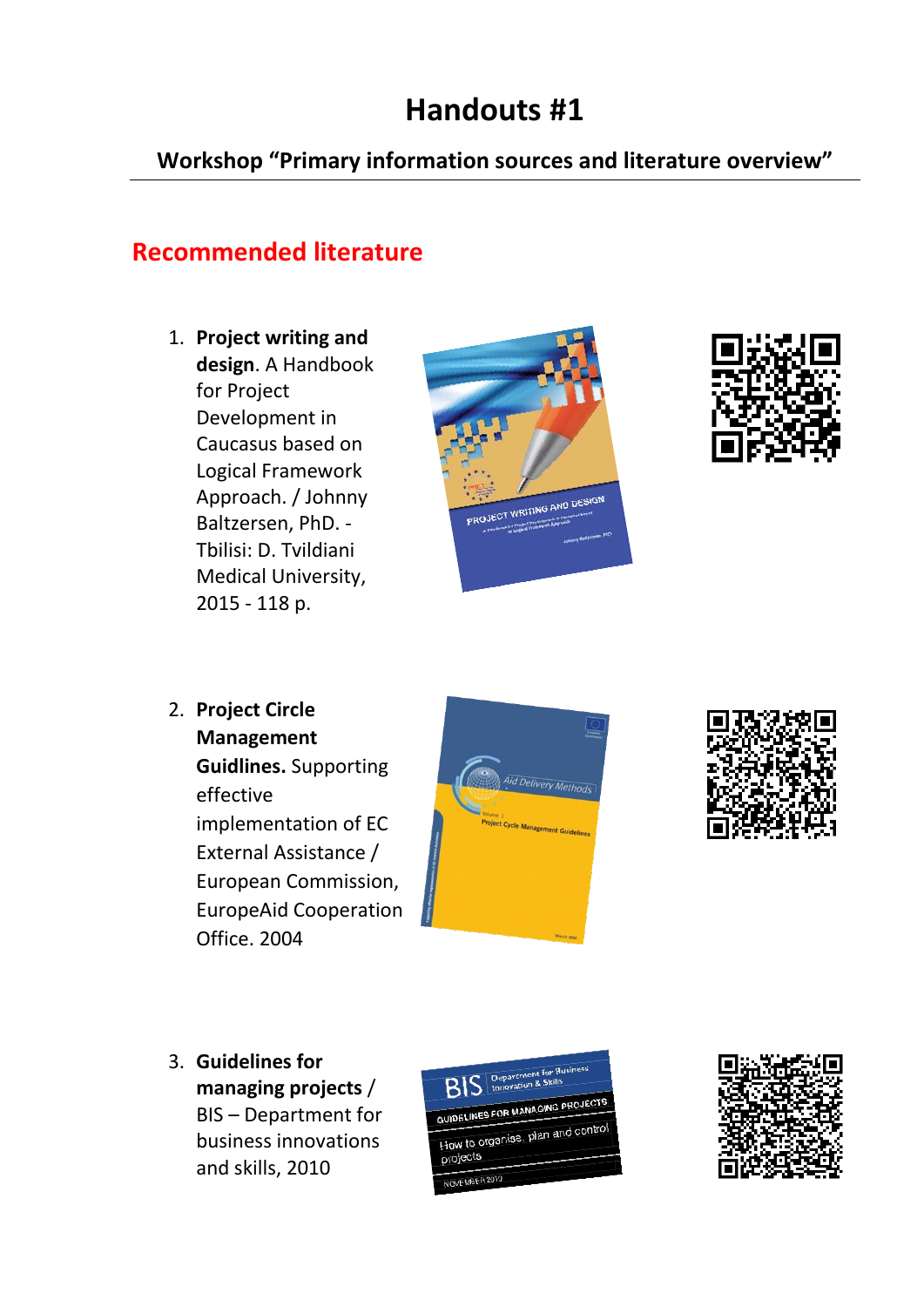#### **e-Tutorials on project design and writing**

**1. EACEA e-tutorials** provide both an overview and a hint on how to apply to the funding opportunities offered by Erasmus+ to Higher Education Institutions and their staff and students based in Partner Countries outside the European Union.



**2. Online learning platform on Cross-Border Cooperation** program under the European Neighbourhood Instrument contains video tutorials, written guidance and training materials to support project preparation and implementation activities.